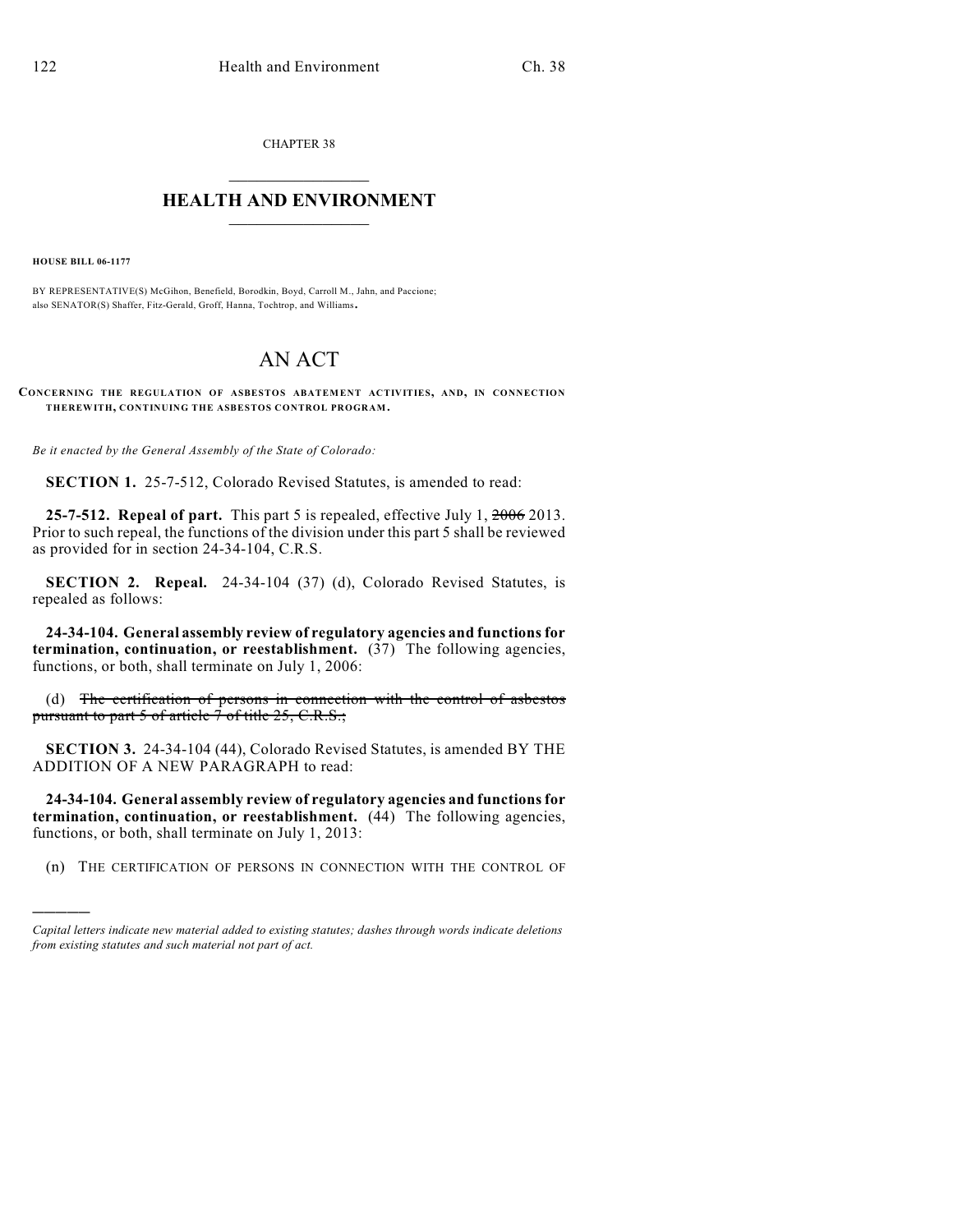ASBESTOS PURSUANT TO PART 5 OF ARTICLE 7 OF TITLE 25, C.R.S.

## **SECTION 4.** 25-7-505.5, Colorado Revised Statutes, is amended to read:

**25-7-505.5. Testing for certification under part 5.** (1) The division shall develop or purchase the examinations administered pursuant to this part 5 for certification under sections  $25-7-506$  and  $25-7-506$ ,  $25-7-506$ ,  $5$ , AND 25-7-507 and shall set the passing scores on all such examinations based on a minimum level of competency in the procedures to be followed in asbestos abatement. The division shall administer such examinations at least twice each year or more frequently if demand so warrants and shall administer such examinations at various locations in the state if demand so warrants. The purpose of the examinations required pursuant to this section is to ensure minimum competency in asbestos abatement procedures. If a person fails to achieve a passing score on any such examination, retesting of such person shall be with a different examination and after such person has completed remedial training as determined to be satisfactory to the division for minimum competency in asbestos abatement procedures. reexamination, an applicant shall file a new application as specified in section  $25-7-506$  (1), and such individual shall pay a fee set by the division. Such fee shall be no greater than the amount paid for the original examination.

(2) Notwithstanding the provisions of sections 25-7-506, and 25-7-506.5, AND 25-7-507, the division may certify an individual under this part 5 by endorsement if such individual possesses in good standing a valid license, certificate, or other registration from any other state or territory of the United States or from the District of Columbia, if the applicant presents proof satisfactory to the division that at the time of application for a Colorado certificate by endorsement the applicant possesses qualifications substantially equivalent to those of this part 5 as determined by the division.

**SECTION 5.** 25-7-506.5 (3), Colorado Revised Statutes, is amended to read:

**25-7-506.5. Certification of air monitoring specialist - rules.** (3) Within thirty days after receiving a completed application, the division shall issue a certification valid for a one-, three-, or five-year period NOT TO EXCEED FIVE YEARS AS ESTABLISHED BY THE COMMISSION BY RULE from the date of issuance upon a finding that the applicant has successfully met the experience, education, EXAMINATION, and training requirements and has paid a fee, as set forth in rules promulgated by the commission.

**SECTION 6.** The introductory portion to 25-7-503 (1) (a), 25-7-503 (1) (a) (II) (A) and (1) (a) (II) (B), the introductory portion to  $25-7-503$  (1) (b), and  $25-7-503$ (1) (b) (V) and (1) (e), Colorado Revised Statutes, are amended to read:

**25-7-503. Powers and duties of the commission - rules - delegation of authority to division.** (1) The commission has the following powers and duties:

(a) To promulgate rules and regulations pursuant to section 24-4-103, C.R.S., regarding the following, as are necessary to implement the provisions of this part 5 only for areas of public access: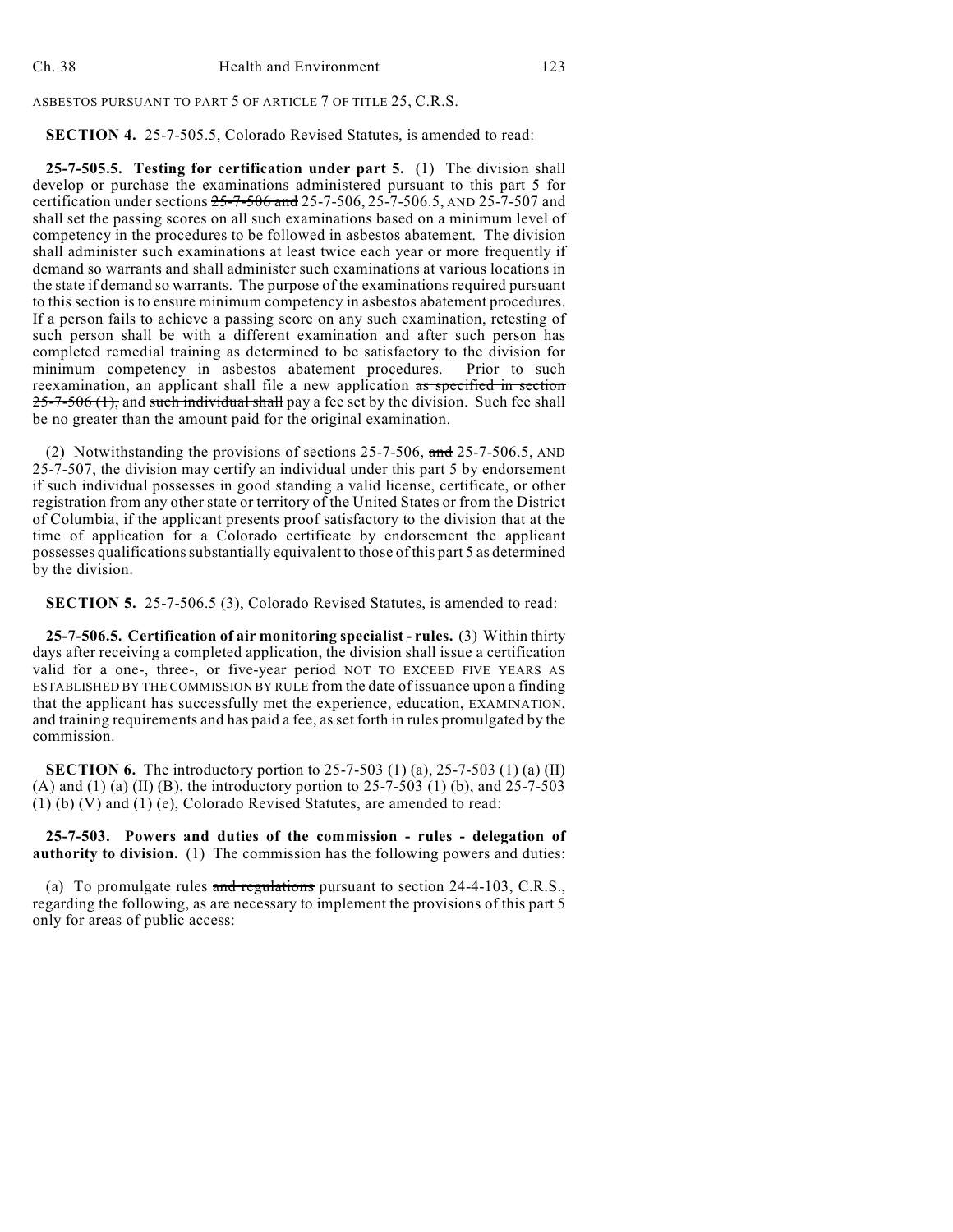124 **Health and Environment** Ch. 38

(II) (A) Determination of a maximum allowable asbestos level, which shall be the highest level of airborne asbestos under normal conditions which THAT allows for protection of the general public; except that, until the commission adopts by regulation RULE a level, the maximum allowable asbestos level for the protection of the general public shall be 0.01 fibers per cubic centimeter of air, measured during normal occupancy and calculated as an eight-hour time-weighted average, in accord with 29 CFR 1910.1001, appendix a, protocols for phase contrast microscopy  $(**PCM**)$  1910.1000 (d) (1) (i).

(B) In the event that IF airborne asbestos fiber levels exceed such a level, a second test of samples may be collected during normal occupancy, analyzed by transmission electron microscopy (TEM) analysis, and calculated as an eight-hour time-weighted average in accord with 29 CFR part  $1910.1001$ , appendix a, 1910.1000 (d) (1) (i), before any order of abatement is issued.

(b) To promulgate rules  $\frac{1}{\alpha}$  regulations pursuant to section 24-4-103, C.R.S., regarding the following, as are necessary to implement the provisions of this part 5, as required by the federal "Clean Air Act", 42 U.S.C. section SEC. 7412 et. seq., as amended:

(V) Requirements to prevent any real or potential conflict of interest between the identification of asbestos-containing materials and the abatement of such materials, in public and commercial buildings, including requirements that project managers be used on projects of a certain size, that project managers be independent of the abatement contractor and work strictly on behalf of the building owner to the extent feasible, and that building owners may seek waivers from the project manager requirements.

(e) To promulgate rules and regulations setting minimum standards for sampling the asbestos in the air and standards for persons engaging in such sampling and to seek injunctive relief undersection 25-7-511.5, including relief against any asbestos air sampler who acts beyond his OR HER level of competency. In promulgating rules and regulations setting such standards, the commission shall not use the term "air sampling professional" in such standards. and shall amend said term in rules  $H.S.7.a. (i), (i)(A), and (iv) of part B of regulation 8 of the rules and regulations of$ the commission, concerning measuring asbestos levels (5 CCR 1001-10), to conform to the requirements of this paragraph (e).

**SECTION 7.** 25-7-508 (1) and the introductory portion to 25-7-508 (2) (a), Colorado Revised Statutes, are amended to read:

**25-7-508. Grounds for disciplinary action - letters of admonition - denial of certification - suspension, revocation, or refusal to renew - requirement for corrective education - administrative fines.** (1) When an application for certification pursuant to section 25-7-505, 25-7-506, or 25-7-506.5, 25-7-507, OR 25-7-507.5 is denied by the division, the applicant may contest the decision of the division by requesting a hearing before the office of administrative courts. A request for a hearing must be made within thirty calendar days after the division has issued a denial of the application in writing to the applicant. The hearing shall be held pursuant to section 25-7-119.